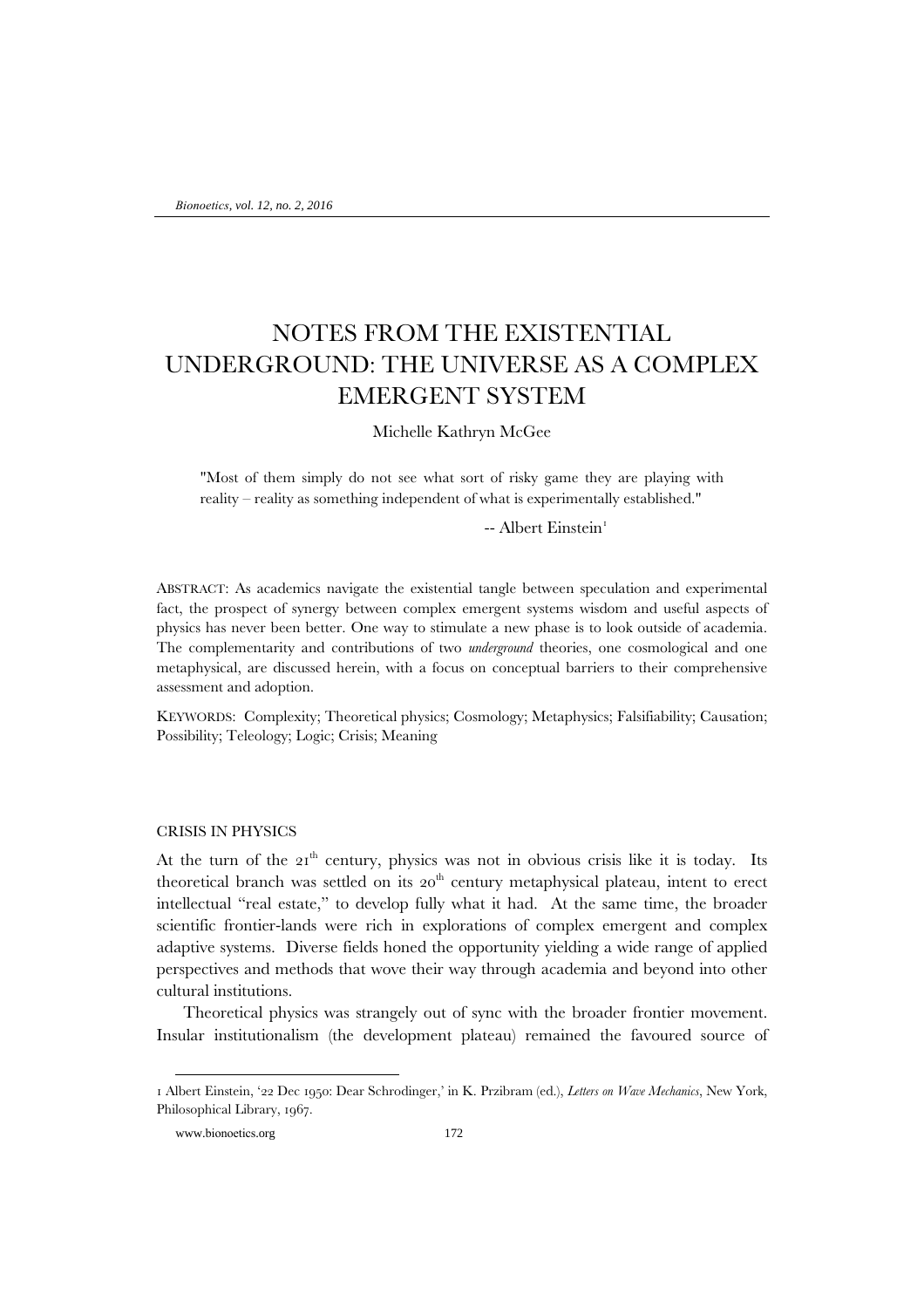stability, an approach fed perhaps by insecurity over internal inconsistencies. The metaphysical underpinnings obliquely but steadfastly held to by physics did not support complex emergent systems approaches.

Despite high expectations and investment, the experiment-driven science of unobservables was proving unable to provide definitively formative answers. Reticence toward potentially groundbreaking ideas from outside the institution went unquestioned.<sup>[2](#page-1-0)</sup> Philosophy of science did not fail to develop adaptive strategies to missing causative proofs in relation to physics' speculations (what if the "real estate" isn't real?), and perspectival, representational and functional rhetoric took hold.

With crisis looming large and existential questions only getting more unwieldy, refuge was sought in pluralistic notions and glorified damage control offered to redress the existential shortcomings of physics. In 2014 in a *Nature* comment, Ellis & Silk called for renewed commitment to integrity. In their conservative assessment, what is needed is a "new narrative for the scientific method that can deal with the scope of modern physics."[3](#page-1-1) Others observed that physics would be able to steer clear of speculative labels so long as lines of causative (i.e. Frisch) or functional (i.e. Woodward) reasoning were maintained.

Institutional physics, concerned with "real estate," so far remains blithe to the existential crisis it mirrors culturally. People yearn for something more robust and meaningful than physics' parade of subatomic predicates. Popularisers of science as well as those concerned with uniting knowledge and spiritual traditions have stepped into the substance vacuum. A variety of evocations of universality combined with complexity, emergence, and self-organization have emerged. The resulting existential curiosities are seen in metaphors such as holography, supersymmetry, and entanglement which, ironically, continue to fall short of providing the needed clarity and likely add to the confusion.

No one disputes that science progresses. The quiet question at the centre of the current crisis is: what is modern theoretical physics really contributing to it any more? The general premise I offer is that complex emergent system-inspired work, from the *underground* as well as other fields, has the potential to serve the field well. Innovative and holistic metaphysics that integrate broadly with physics will eventually support a stable existential revisioning and align physics and cosmology with other fields. The specific premise is that works to support such shifts already exist and are useful to explore by way of example if not exemplar.

j

<span id="page-1-0"></span><sup>2</sup> Based on conversation with distinguished academic cosmologist in US in 2011.

<span id="page-1-1"></span><sup>3</sup> George Ellis & Joe Silk, 'Defend the integrity of physics', *Nature*, vol. 516, 2014, pp. 321-3.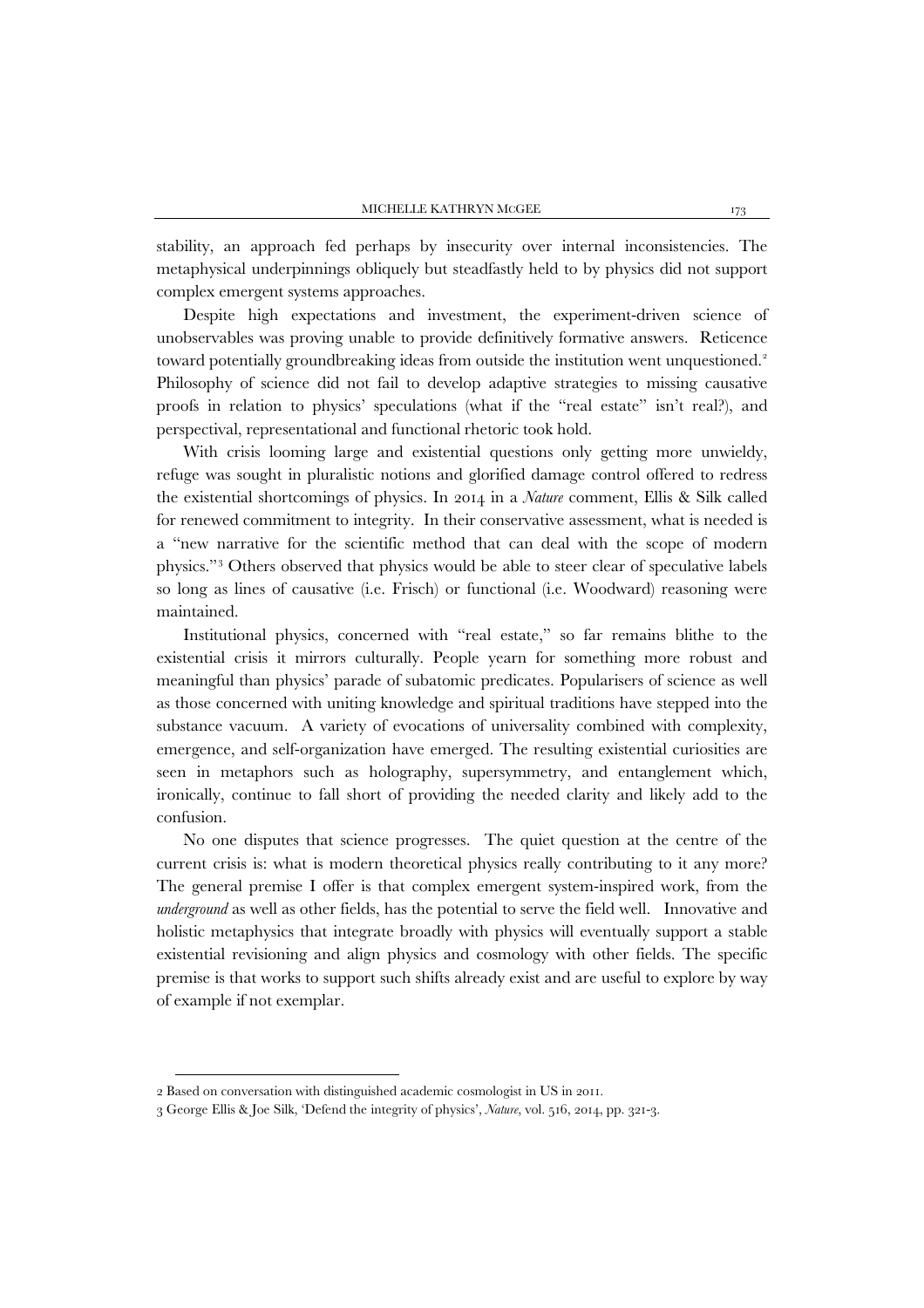# EMERGING STORY: AN EXISTENTIAL UNDERGROUND THAT IS COMPLEX

What few are aware of or, if they are, openly regard with suspicion is that during physics' "real estate" heyday, with the information age in full swing and notions of complexity intriguing a wide range of people in and outside of academia, many brave (and sometimes crazy) souls began to contemplate the possible configuration of the universe itself as a complex emergent system. I am referring specifically to those who did so by rendering dominant physics' and metaphysics' paradigms moot, or imposing the requirement of serious re-modeling. Upon approaching the development plateau with their creations, entry was blocked, and they had little choice but to persist *underground*, if at all.

Institutional physics denied and then justified its own speculative nature, relying on the notion of a big bang as an existential and teleological catchall. Both in and outside the institution, unquestioned assumptions morphed from opportunities into threats. I can attest to this from my own experiences, together anecdotally with those of a half dozen others I can name by name. [4](#page-2-0) The creative efforts of universe-level complex emergent thinkers were not just resisted but vilified.

The universe as a complex emergent system is a truly fascinating, engaging line of inquiry that is by its very nature a land of possibility. As such, an assortment of radical revisionings of physics and metaphysics to support them came into being. Many include invented phraseology to capture meanings that synthesize unnecessary separations or establish different ways of discerning. A chronicling of them, however poignant or illustrative, is beyond the scope of this paper. The vast majority are hard to come by in academic circles, having generally been relegated to unused cardboard boxes in the corners of career physicists' offices.[5](#page-2-1) The nature of the complex emergent universe *underground* that emerged is an intense mix of isolation and raw possibility.

The rest of the paper before you focuses on two such works published within a year of each other. My own, titled "Implications of a novel view of the cosmological energy density and pressure relationship," was first self-published in 2003.<sup>[6](#page-2-2)</sup> Prior to that, two top-notch peer-review journals had refused to look at it and one lesser-known one had returned it with a discouraging review.

<span id="page-2-0"></span><sup>4</sup> A certain circularity is important to grasp. Physicists themselves make continuous, self-important calls of "we must unite physics; it will yield the ultimate glory and satisfaction." Through the hyperbolic lens that results, any underground claims at achieving it are reflexively treated as crackpots or glory-seekers.

<span id="page-2-1"></span><sup>5</sup> Based on conversation with distinguished academic cosmologist in the US in 2010.

<span id="page-2-2"></span><sup>6</sup> Michelle Kathryn McGee, 'Implications of a novel view of the cosmological energy density and pressure relationship', *https://www.academia.edu/19379248*, 2003. (Hereafter referred to as Novel View.) Its first published location was the no longer existent appliedwonder.com. In 2012 I re-published it with minor edits to healinggeneration.com and in 2015 to academia.edu.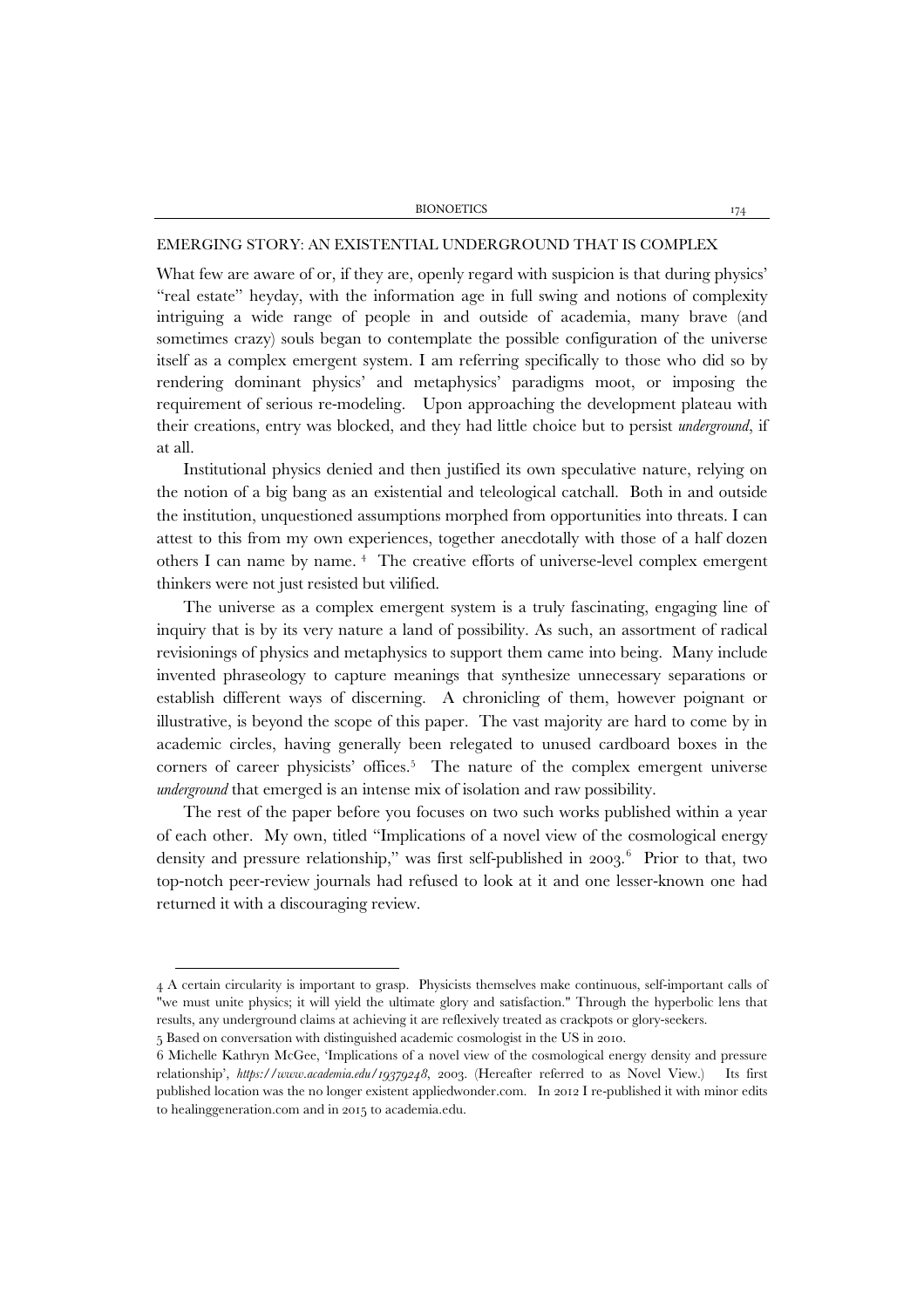The second, the work of Christopher Michael Langan titled "Cognitive-theoretic model of the universe", was published after more than a decade of development by a now defunct journal.<sup>[7](#page-3-0)</sup> A current version is available more readily at Langan's website.<sup>[8](#page-3-1)</sup> At times the work garnered controversy, at times complimentary support outside of academia.[9](#page-3-2) In CTMU Langan does not require re-working of cosmological causation in order for his model to be fulfilled but also does not rule it out. In relation to physics, Langan cites almost exclusively from the rich metaphors of the late  $20<sup>th</sup>$  century physicist John Wheeler.<sup>[10](#page-3-3)</sup>

Of Wheeler and physics, Langan cites the following four core concepts: the selfexcited circuit, the participatory universe, law without law / order from disorder, and it from bit. He then suggests that:

the higher-order relationships required to put it all together in one big picture have proven elusive. The logical difficulty of answering all of the questions and meeting all of the criteria at once, in parallel, using integrated, logically tractable concepts, has simply been prohibitive.<sup>[11](#page-3-4)</sup>

In CTMU he tackles them all. By combining aspects of Langan's work with my own physico-cosmic model, a more thorough, and as such satisfying, treatment of the universe as a complex emergent system is achieved.

The implications of this kind of complex emergent logical and structural basis are major, including the groundwork for reframing current interpretive biases to match dynamic, and in ways *intrinsically elusive*, causative means.

## METAPHYSICS AND PHYSICS MEET IN TELEOLOGY

In Novel View I limit the metaphysics in my approach to teleology, specifically to the question of *ex nihilo* creation at the level of flux, or how to get something from nothing. In CTMU, Langan develops a metaphysical framework built on logic that is recursively meaningful. In sum, he establishes a new way to understand cosmic scale existential phenomena, that is, phenomenalization itself, while in Novel View I evoke an inexorably metaphysical cosmology.

Langan also anticipates something critical that I only later, when studying modal primitivism, came to fully appreciate.<sup>[12](#page-3-5)</sup> The overarching capacity of a complex emergent

-

<span id="page-3-0"></span><sup>7</sup> Christopher Michael Langan, 'Cognitive-theoretic model of the universe: a new kind of reality theory', *Progress in Complexity, Information and Design*, Sept, 2002. (Hereafter referred to as CTMU.)

<span id="page-3-1"></span><sup>8</sup> http://ctmu.net

<span id="page-3-3"></span><span id="page-3-2"></span><sup>9</sup> Malcolm Gladwell, *Outliers: The Story of Success*, New York, Little, Brown and Co., 2008.

<sup>10</sup> Langan, CTMU, pp. 7-11.

<span id="page-3-4"></span><sup>11</sup> Langan, CTMU, p. 11.

<span id="page-3-5"></span><sup>12</sup> Guy Rohrbaugh and Louis deRosset, 'A New Route to the Necessity of Origin', *Mind*, vol. 113, no. 452, 2004, pp. 705-25.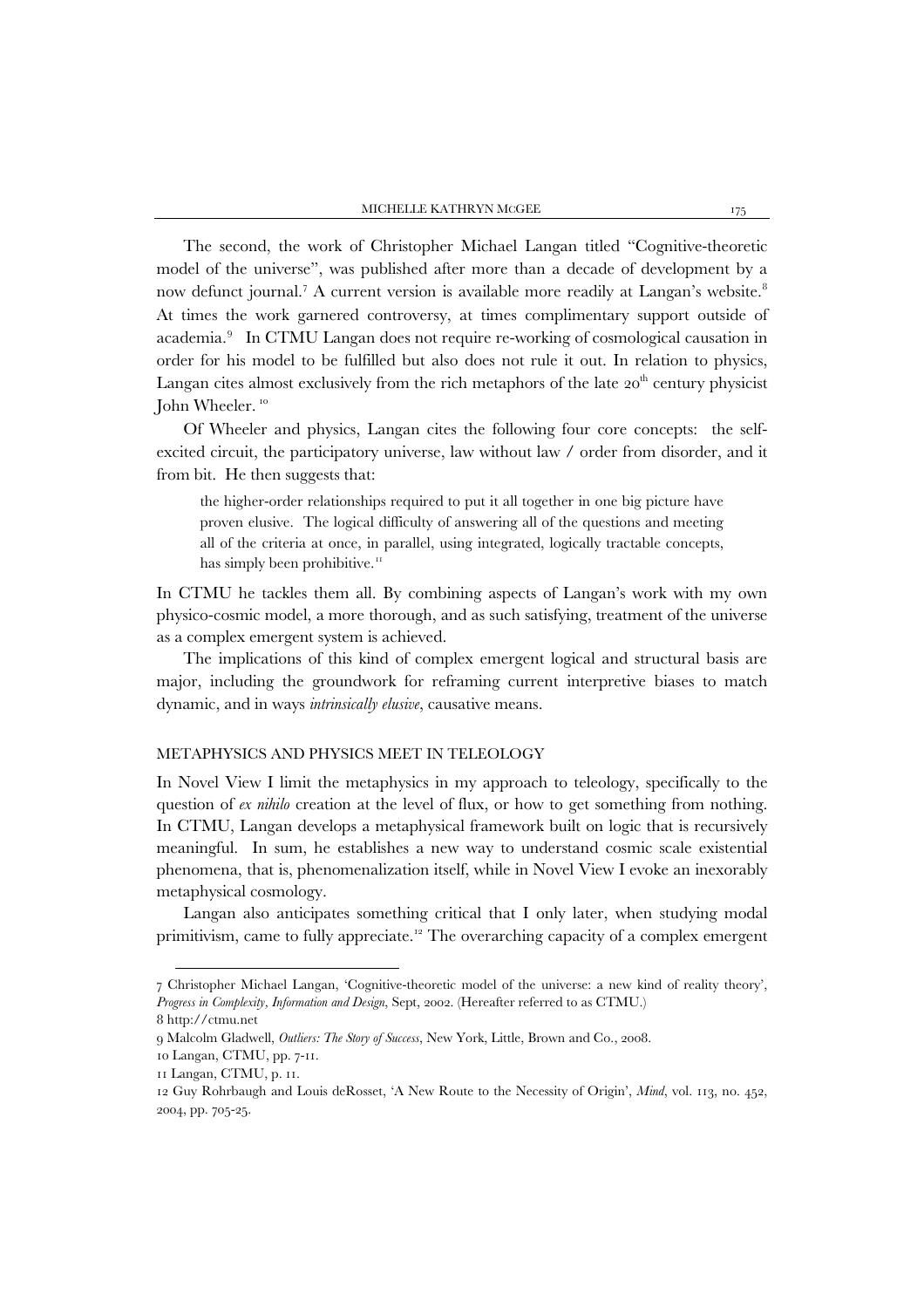universe is for "converting potential to actuality."<sup>13</sup> In a logic similar to the modal connection between naming and necessity, a means of logical existential connection between structure and potential accounts for how meaning and structure not only intersect but remain in continual integrated flow with each other just as reality does in relation to our perception of it.

It would be impossible for me to cover the content of either work deeply enough here to substitute for readings of the originals. Rather I offer the reader a guided tour that emphasizes how the works are notably non-contradicting and thereby yield needed parallels and synergy between metaphysics and cosmology.

The descriptions in both Novel View and CTMU coincide well as to the types of universal complex emergent capacities that appear from our assessments, as shown in Table 1. For example, what Langan describes in terms of a Telic Principle ("choice to exist"), I refer to as source resolution. He describes Unbound Telesis and telic recursion; I describe mode expression and source integration.

| Table 1. Correlational complex emergent capacities |                             |              |                               |
|----------------------------------------------------|-----------------------------|--------------|-------------------------------|
| Langan                                             | Langan-style                | McGee        | McGee-style                   |
| phraseology                                        | metaphysical                | correlate    | cosmological definition       |
|                                                    | definition                  |              |                               |
| <b>CTMU</b>                                        | Supertautological           | <b>Novel</b> | Comprehensively-              |
|                                                    | reality-theoretic extension | View         | connected physico-cosmic      |
|                                                    | of logic                    |              | framework                     |
| Logic                                              | [ordinary sense]            | Behaviour    | [ordinary sense]              |
| Unbound                                            | Realm of nil constraint     | Mode         | Grants exclusive, self-       |
| Telesis                                            | from which the universe     | expression   | perpetuating coherence        |
|                                                    | refines itself              |              | behaviours to dark energy     |
|                                                    |                             |              | and radiation                 |
| Telic principle                                    | Spaciotemporally            | Source       | A particular instance of      |
|                                                    | distributed self-selective  | resolution   | distinguishability, unique in |
|                                                    | "choice to exist"           |              | space and time.               |
| Self-                                              | A reflexive intrinsic       | Non-linear   | Mode, vehicle, particle       |
| configuring, self-                                 | language; telic-recursive,  | cosmological | cosmology for source          |
| processing                                         | reality-generative          | coherence    | integration (see Table 2)     |
| language                                           | grammar                     |              |                               |
| Telic recursion                                    | Mutual refinement           | Source       | Purveyor of                   |
|                                                    | through stress between      | integration  | distinguishability; meta-     |
|                                                    | syntax (laws) and state     |              | resolution of past            |
|                                                    | (local telors)              |              | circumstances and events      |

<span id="page-4-0"></span>13 Langan, CTMU, p. 37.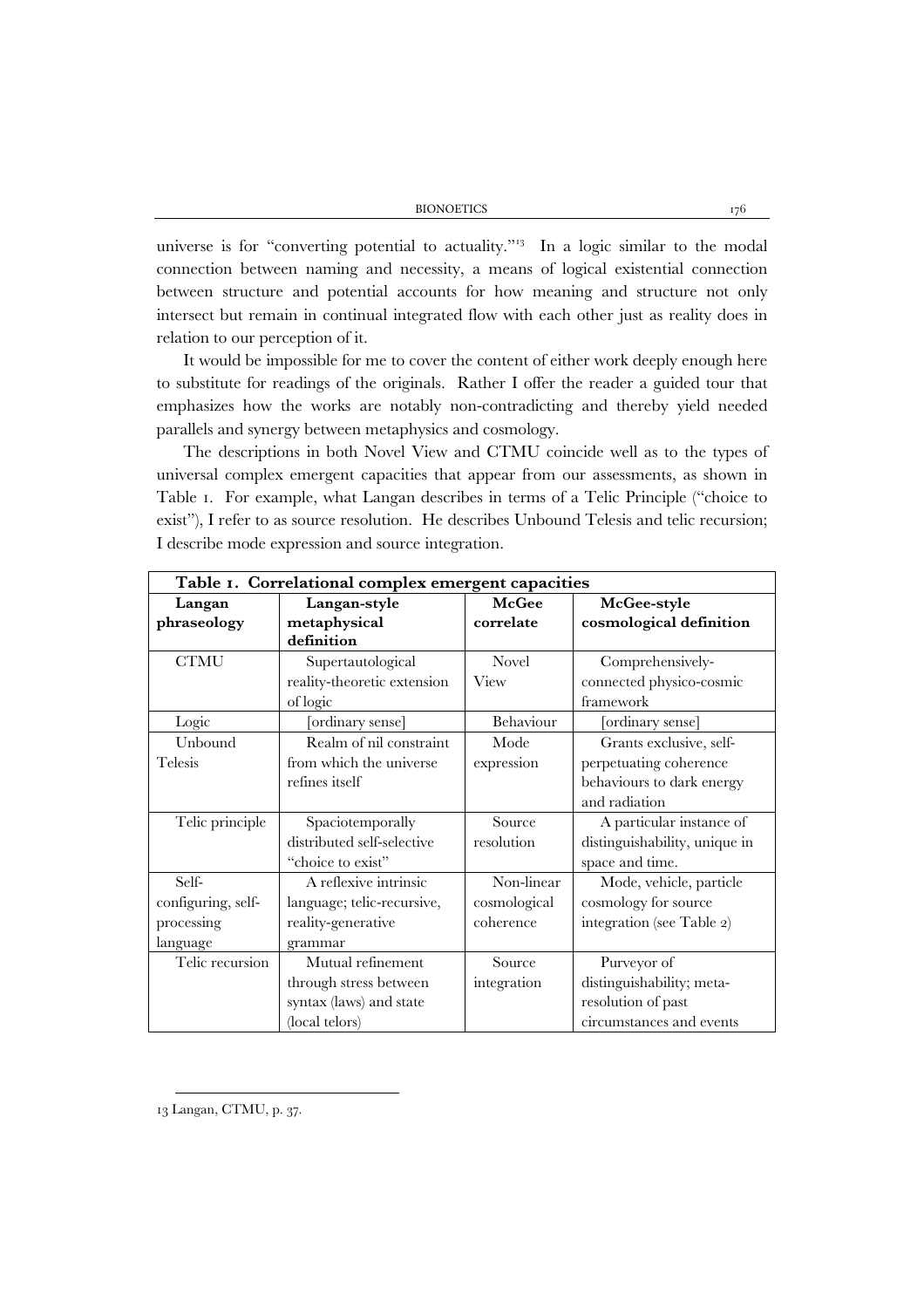In short, Langan postulates a self-configuring, self-processing language (SCSPL) that can be explicated outside of physical bases so far known by science. My physico-cosmic model fulfils its mandate, introducing new physical means.

#### NOVEL VIEW IN BROAD STROKES

My own postulations spring from the notion of a cosmological complementarity that bridges form and non-form, existing and non-existing. From the dynamic but completely subtle (only at the scale of flux itself) relation between form and non-form, emergence of both material and immaterial complexity is natural, layered and subtle.<sup>[14](#page-5-0)</sup> Such flux is capacitated to be rich and generous beyond the scope or need of external management.

Novel View elucidates the relationship between cosmological energy density and pressure as having three interrelated layers of expression. Table 2 outlines the expressions, behavioural tensions and physic-cosmic balances at work in a non-linear cosmological coherence.

| Table 2. Non-linear cosmological coherence |                        |                                                         |  |
|--------------------------------------------|------------------------|---------------------------------------------------------|--|
| <i>Expression</i>                          | Behavioural tension    | Physico-cosmic balance                                  |  |
| Mode, or                                   |                        | Unresolved source variation of energy density           |  |
| Vessel                                     | position / momentum    | and pressure                                            |  |
| Vehicle                                    | gathering / dispersing | Pressure varies with regard to resolved source          |  |
| Particle                                   | persistent / transient | Energy density varies with regard to resolved<br>source |  |

Phenomena indicative of the unfettered expression of the cosmos's formative behavioural tensions within the coherent yet complex emergent existential structure are common and essential equally to our perceptions, understanding and activities and to the universe's own logic and phenomenalization process. From the complex dynamic that arises between dark energy (position) and radiation (momentum) under constraining locally active circumstances, particles (persistent), photons (transient), heat (dispersing) and gravity (gathering) arise, resolve/unresolved, and function as an existentially differentiated, complex emergent whole.

#### HUBRIS OR SYNTACTIC COMPREHENSIVITY-REFLEXIVITY?

If our metaphysics or present patterns of thinking about causation do not serve our purposes (or even undercut them…), we should replace these with concepts and patterns of thinking that better serve our purposes. The question is, who's in charge

-

<span id="page-5-0"></span><sup>14</sup> E.g. real and illusory; patterns and meta-patterns; scaling phenomena of all sorts.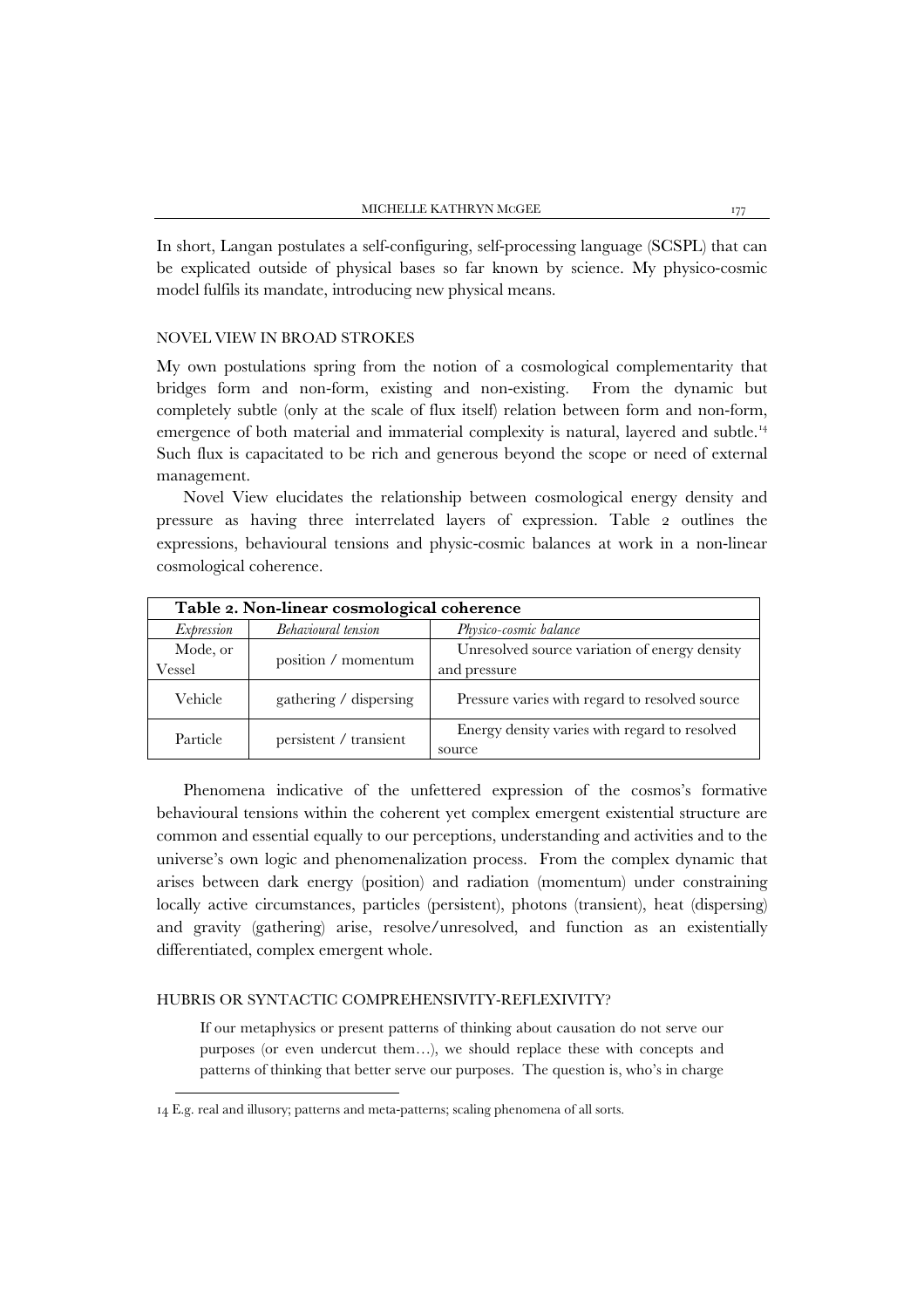here anyway. I say it is us (constrained, of course, by ordinary empirical facts), not metaphysics.<sup>[15](#page-6-0)</sup>

In one sense, such a perspective is totally insufficient; in another, it is a perspective to prize. It is insufficient inasmuch as its hubris ignores incongruousness at different scales, such that the relationship between individuals and the whole can be so fuzzy as to be useless. Using the example of academia, there's the relationship of personal belief to institution, then institution to the whole, with other layers inserted too, like family, department, college, etc. Like a game of telephone, with the individual on the receiving end and the whole on the giving end, the messages reaching us lose their original coherence.

It is a prize perspective in that, with the complex re-alignment of "empirical fact" towards a logic that informs and serves greater overall coherence, we are anything but trapped by our own misguided thinking and assumptions. With a little hubris, we can grasp that everything has an intrinsic and meaningful relationship with the whole. Langan captures the prize perspective in many of his concepts including *Syntactic Comprehensivity-Reflexivity*:

if the "noumenal" (perceptually independent) part of reality were truly unrelated to the phenomenal (cognition-isomorphic) part, then these two "halves" of reality would neither be coincident nor share a joint medium relating them. … reality is more than just a linguistic self-contained sycdiffeonic relation comprising a closed descriptive manifold of linked definitions containing the means of its own configuration, attribution, recognition, processing and interpretation. It is also a self-processing theory identical to the universe itself.<sup>16</sup>

Langan's CTMU is undeniably complicated. I see it as an act of generosity -- with words. He moves through concepts in a way that is meaningfully recursive, a dynamic that matches his description of the universe's self-reflexive state of communicating. The resulting complexity is appropriate if inconvenient to ingrained, less subtle and farreaching patterns of thinking.

I observe in Novel View that attachment to quantifiable phenomena engenders the insufficient kind of hubris:

Upon observation, half of the equation is always missing – not certainty but the connectedness, the circumstantial certainty based on source and distinguishability that is the ultimate context for the form and behaviors we observe.<sup>17</sup>

<span id="page-6-0"></span><sup>15</sup> James Woodward, 'A Functional Account of Causation; or, A Defense of the Legitimacy of Causal Thinking by Reference to the Only Standard That Matters—Usefulness (as Opposed to Metaphysics or Agreement with Intuitive Judgment)', *Philosophy of Science*, vol. 81, no. 5, 2014, pp. 691-713. (p. 711)

<span id="page-6-1"></span><sup>16</sup> Langan, CTMU, p. 22-23.

<span id="page-6-2"></span><sup>17</sup> McGee, Novel View, p. 12.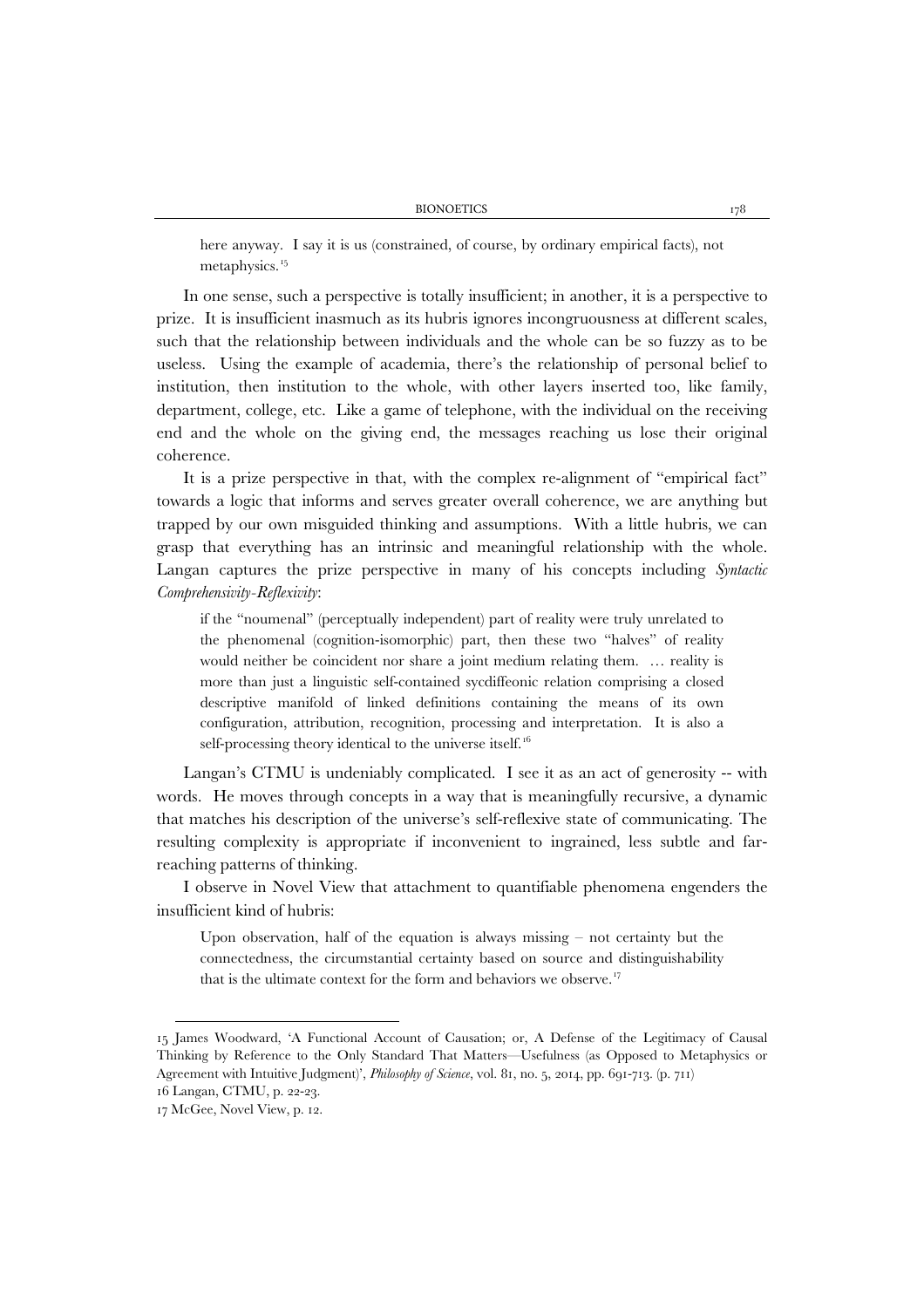# CONCEPTUAL BARRIER: UNFALSIFIABILITY

A few conceptual difficulties persist in acknowledging the expansive, or to use Langan's metaphysical language "conspansive," views that Langan, others, and I postulate. Falsifiability is one. The *underground* views I refer to involve unobservable aspects of the universe and as such are necessarily causally unfalsifiable. Anything that is selfreferentially causative without explicit existential context is not falsifiable. This is the case with anything that is not directly observable, regardless of its origin in relation to institutional inquiry.

Thus unfalsifiability is a straw man against underground theories. The issue is that a double standard is exercised in keeping such theories underground, justified in part by the assumption that proper institutional training will be a prerequisite to proper insight. Both Langan and I have eschewed advanced degrees and institutional affiliations.<sup>18</sup>

Rather than falsifiability, such theories can be confirmed in that they are reasonable, useful, and widely impactful. Woodward makes such a claim concluding let's not throw the useful science baby out with the bathwater of existentially causative confusion.[19](#page-7-1) At the macro level in the sciences, usefulness is and will itself remain a useful standard; at the existential level in physics, deviation from causal usefulness started long ago. To be fair, the situation is not comfortable for anyone involved.

Another area of resistance is a variation on falsifiability. Theoretical physics has allowed mathematical formalizations to become a stand-in for falsifiability. To satisfy those who find the institutional metaphysics too limiting or confused (which they are), theories are invited to play the game of using mathematics to accomplish necessary framing of abstractions at work in the "spaces" created by the inherent formalization of the math itself. One can thus be comfortably constrained by either probability-driven acausal or time-asymmetry-driven causal frameworks. Within it however is also the unseemly blossoming of the fantastical, which is ironically justified in its over-reach by conclusions such those of the casual stalwart Frisch:

The predominant – and indeed perhaps the only – way to extend our epistemic reach, when we lack complete initial data, is with the help of time-asymmetric causal structures. Thus, the representational resources employed in physics have to be richer than the standard account allows.<sup>[20](#page-7-2)</sup>

Use of mathematics, despite the reassurance offered by its formalized structuring, can hardly claim to add a unique or complete function of justifying unlimited imaginary flights. Inasmuch as mathematical symbols and functions in phase spaces are an

-

<span id="page-7-0"></span><sup>18</sup> I have been on staff at universities in the US for 18 years in support of projects that are unassociated with Novel View or projects related to it.

<sup>19</sup> Woodward, "Functional Account."

<span id="page-7-2"></span><span id="page-7-1"></span><sup>20</sup> Mathias Frisch, *Causal Reasoning in Physics* Cambridge, Cambridge University Press, 2014. (p.235)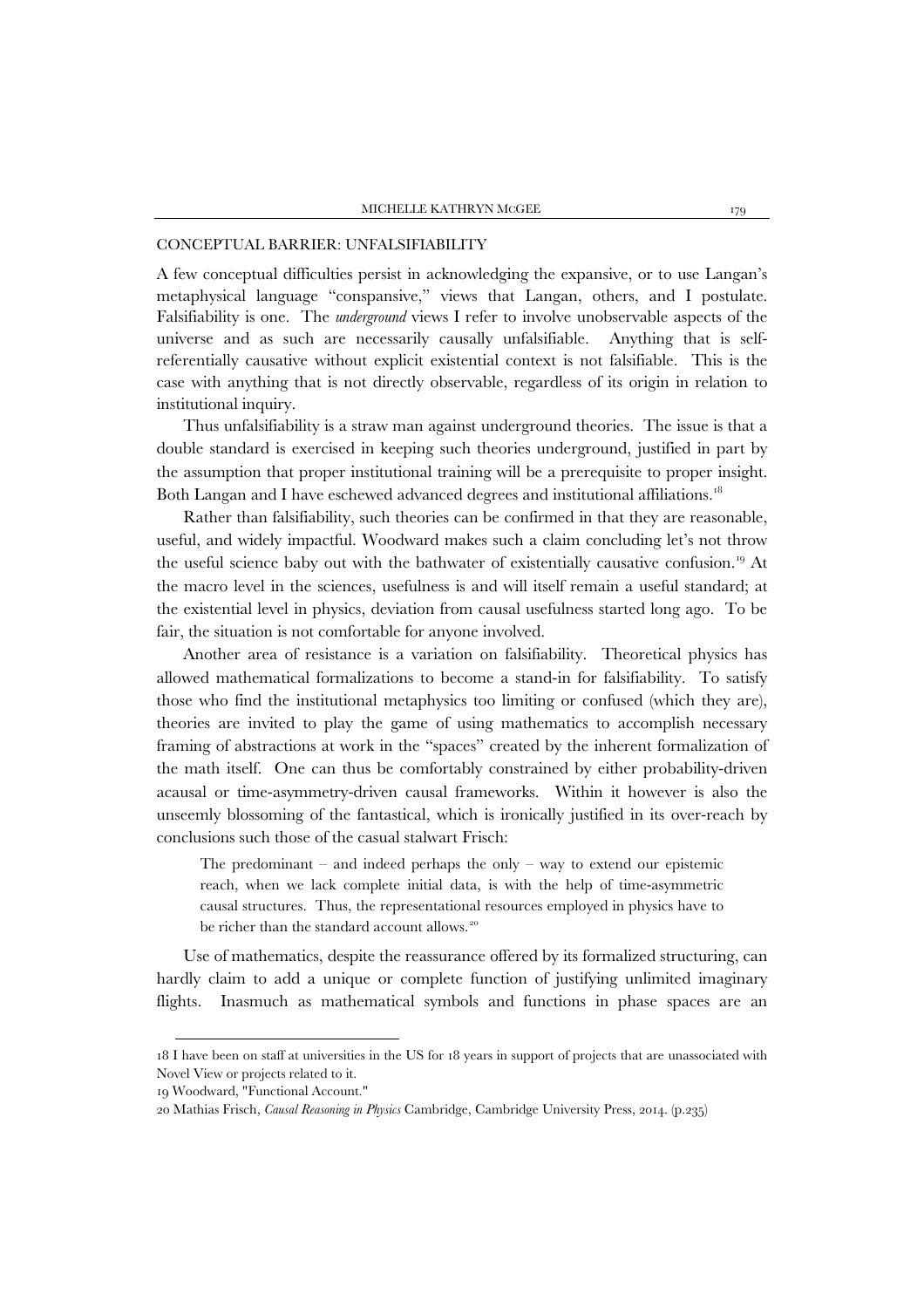insufficient formative language from which to conceive fully of the universe, use of more general language and inquiry grounded in complex emergent systems wisdom is warranted. Such inquiry has the potential to benefit society through better fine-tuning of as well as interdisciplinary capacity in science.

Langan and I each explore throughout our unprecedented work how mathematics informed by universe-savvy metaphysical logic or teleologically-satisfying cosmology might well be consistent with a description of the universe as a complex emergent, perhaps even adaptive, system. Yet we each effectively supplant reliance on overly permissive metaphysics that do little other than defer to "representation resources". We show that demons commonly evoked in math and physics can be replaced with rational complexity through meaningful and recursive conceptual selectiveness that resonates with dynamic flux-level merging of causation and representation.

#### CONCEPTUAL BARRIERS: NON-CONSERVATION OF ENERGY AND GIANTS

Conservation laws are restrictive notions inherited from classical physics long ago in reference to macro phenomena. Novel View requires lifting the requirement for conservation of energy and mass at the level of the unobservable. Though in 2012 Rupert Sheldrake named conservation of energy and mass as one of ten scientific dogmas in need of re-consideration, science as yet remains attached to it.<sup>[21](#page-8-0)</sup>

Through the interrelationship of form and non-form to source resolution within Novel View and, in parallel, to CTMU's Unbound Telesis, we each suggest that conservation is not required all the way down in order for conservation laws to hold at a macro phenomenological level. Requiring energy and matter conservation at the level of the unobservable is without logical basis. It is consistent with a force-based, mechanismonly universe rather than a complex emergent one.<sup>22</sup>

In biology and other fields, what arises in response to assumptions of existential conservation and force is this: without a metaphysically-sound, cosmological basis on which to account for changeability that is orderly, synthetic ideas get evoked to account for organization within the universe. Moreover, fields of inquiry remain asunder.

For instance, Sheldrake is troubled by physics' inability to understand the roles of dark energy and dark matter. He is ready to challenge conservation laws. Yet he then quickly evokes explanatory power through the notion of a biologically significant force as

<span id="page-8-0"></span><sup>21</sup> Rupert Sheldrake, *Science Set Free: 10 paths to new discovery*, New York, Deepak Chopra Books, 2012.

<span id="page-8-1"></span><sup>22</sup> Frisch details the insights brought through questioning forces and mechanisms in his exploration of the Ritz-Einstein debate of 1908 and 1909. The debate led to concessions by Einstein that were all but forgotten after the untimely death of Ritz. Chapter 7, The radiation asymmetry, p. 167-200, in Frisch, *Causal Reasoning in Physics.*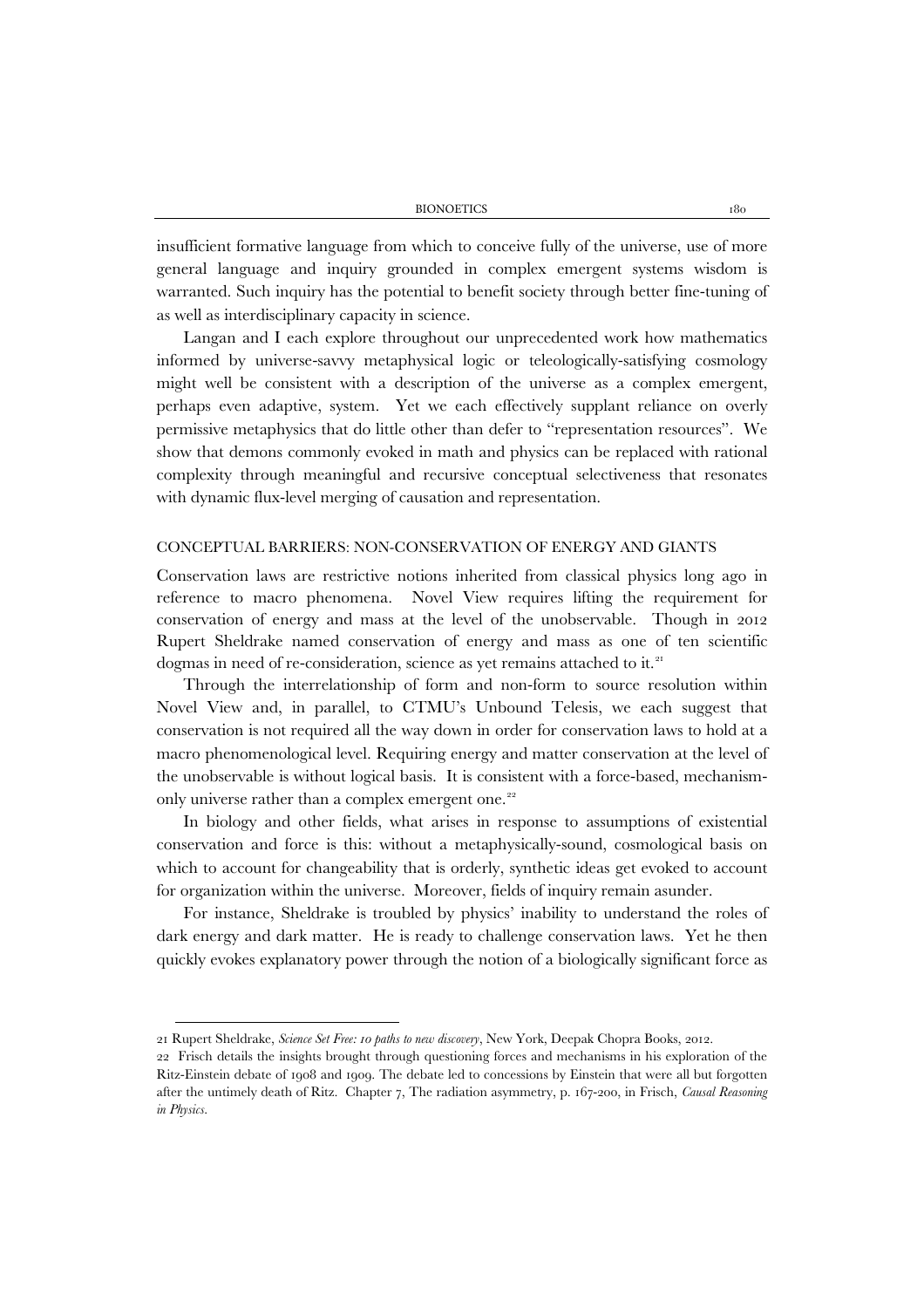yet untapped by science to account for non-conservation. Of metabolic studies unable to account for all forms of energy in its human subjects, he concludes:

No one seemed worried about the problems revealed by Webb's research. The conservation of energy was not a question of evidence but an article of faith. However, a modern-day vitalist could assert that there is a vital force at work in living organisms, over and above the standard forms of energy known to physics. A yogi could speak in terms of *prana*, or an acupuncturist in terms of *chi*. [23](#page-9-0) 

Such thinking elucidates the long-suffering (to existentialists) tendency to add more unknowns as a way of accomplishing greater complexity. In the face of challenges to conservation of energy and mass, the existential cry must remain at the forefront. Let us not continue to release physics from accountability by generating complexity *artificially* by adding more unknowns! Using synthetic notions, such as chi, to explain nonconservation usurps existential accountability, ultimately derailing us from the potential usefulness of modeling the universe as a complex emergent system at the existential level.

Sciences elevation of humanity as well as life-centred inquiry (as consisting of organizing principles as well as knowing of the self) does not bode well for courage in dealing honestly with the cosmos at the level of flux. For instance, as a student in biology, I was taught about primitive scientific inquiry and that it must be avoided lest we fall into the embarrassing trap of believing in spurious theories such as spontaneous generation. One might imagine that something alive comes from dead material *ex nihilo!*  Yet this is exactly what is happening in the sense that life as well as non-life are made up of otherwise life-neutral flux-level activity.

Distancing biology from existential inquiry has proven useful yet forgetting that we have done so has unfortunate consequences, straining the dialogue between it and theoretical physics. In short, conservation laws applied usefully at an organismal or social level are not necessarily applicable at the level of flux -- in the case of existential inquiry, we must not limit that form cannot come from non-form.

A final criticism to engage about the existential *underground* is that it does not rely on history. No "giants" on whose shoulders we stand. Such a requirement is an excuse to refuse dynamic existential dialogue in favour of sticking with ingrained assumptions and popular approaches. Even without engaged academic dialogue, so long as theories have sane keepers, the *underground* too matures naturally over time.<sup>[24](#page-9-1)</sup>

Said another way, universal laws don't have human pre-cursors. I do not wish to convince anyone by righteous associations that I or anyone else in the existential *underground* am right, nor do I wish for others to expect us to bow to their demi-gods of

j

<sup>23</sup> Sheldrake, *Science Set Free*, p. 76.

<span id="page-9-1"></span><span id="page-9-0"></span><sup>24</sup> Today Langan distances himself from "intelligent design" associations made in CTMU, and I am unenthused about my treatment of "molecularization" in Novel View.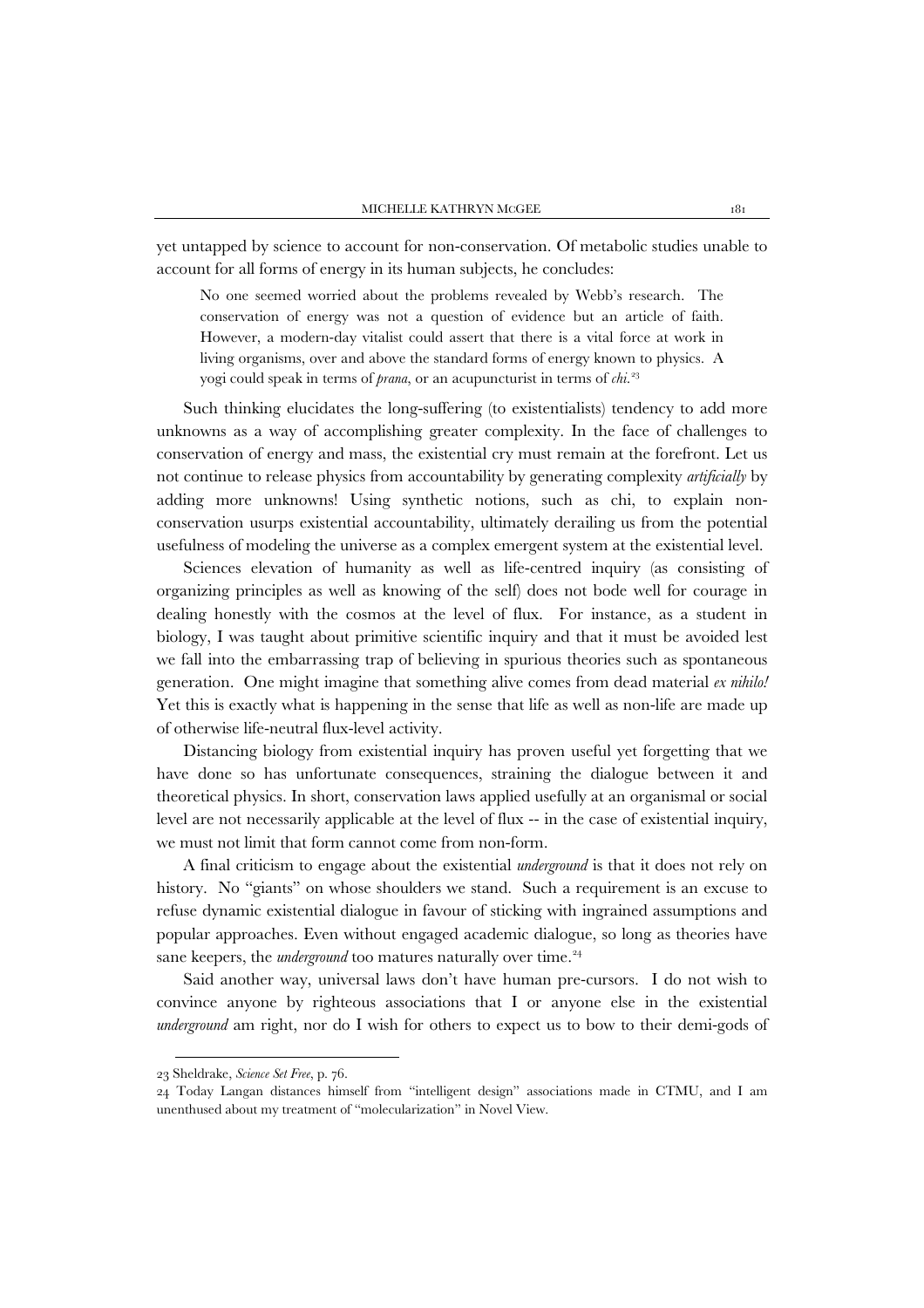knowledge when what we want to do is trust for ourselves in something unprecedented, and pursue opportunities to share when what we have been able to derive has intrinsic value.

### **CONCLUSION**

The complex emergent systems dynamics that are likely central to the universe's existence have been applied as an interpretive means in a variety of fields. They so far have evaded institutional physics and cosmology as formative means that provide coherent underpinnings. It doesn't help that attachment to current causative and functional frameworks is easily justifiable<sup> $25$ </sup> and forgiveness of cross-theory inconsistencies has been entrained. Pluralism is the favoured, overarching trend in academia, such that ruthlessness toward coherent vision seems reprehensible.

Physics' institutional fixity leads to a bridge-like approach to achieving complexity, emergence and big picture clarity. The underlying assumption is that there is an otherwise impassable gulf. Langan elucidates the workings of a complex emergent universe based on metaphysical logic, and the cosmological model I postulate in Novel View fits it. The resulting complementarity is a form of logical proof. In light of this, the impassable gulf itself would seem to be an illusion.

Another intriguing layer to what can be accomplished with a coherent complex emergent model of the universe is fulfilling the so far unmet existential necessity of transforming possible to actual. Stuart Kauffman identifies and explores such a necessity from a biological perspective, with the concept of "adjacent possible."[26](#page-10-1) Without CTMU, possibility evades metaphysics; without Novel View, it evades theoretical physics and cosmology.

Theoretical physics and the philosophies that support it must work very hard to attain logic. The irony is intense. In the "conservative" scientific belief that logic is what sets humans apart from lower life forms, or the "progressive" belief that it's our only hope of saving the planet, much of the hard work of logic is nothing less than incoherence among sources of academic hubris. When progress or saving us from ourselves supplants the more fundamental understanding that we are part of a cosmic logic much bigger than ourselves, when the projection of well-meaning onto our incomplete but hard-sought logical ways, we find ourselves in the awkward position of defending the indefensible.<sup>27</sup>

<span id="page-10-0"></span><sup>25</sup> Mathias Frisch, ''The Most Sacred Tenet'? Causal Reasoning in Physics', *The British Journal for the Philosophy of Science*, vol. 60, no. 3, 2009, pp. 459-74.

<span id="page-10-1"></span><sup>26</sup> Stuart Kauffman, *Investigations*, New York, Oxford University Press 2000.

<span id="page-10-2"></span><sup>27</sup> For instance, Ellis & Silk express their concern over being able to "defend science from attack" in Elllis & Silk, "Integrity of Physics," p. 323.